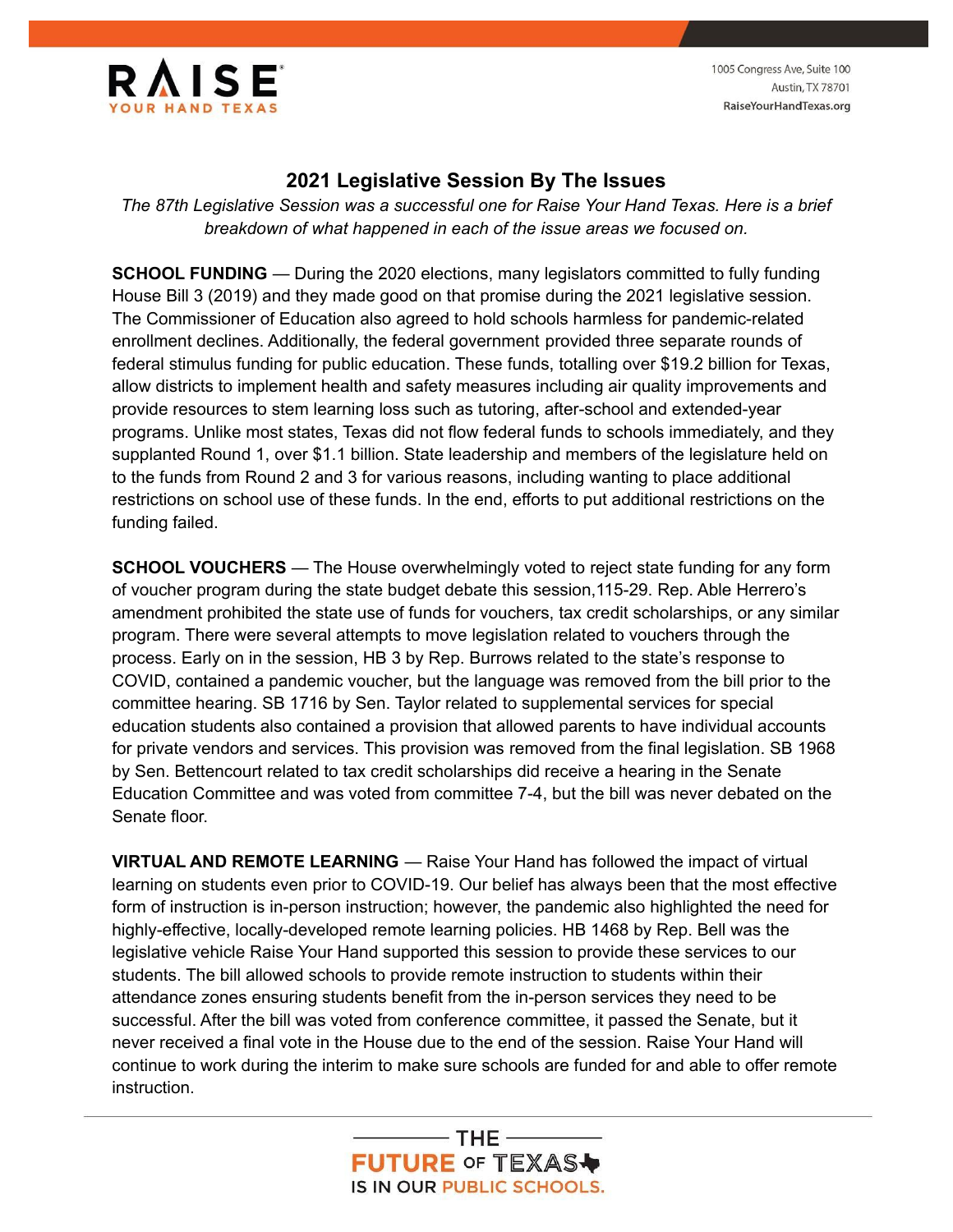

1005 Congress Ave, Suite 100 Austin, TX 78701 RaiseYourHandTexas.org

**ACCOUNTABILITY AND TESTING** — There were several attempts this session to create an outcomes-based, or test-based, funding bonus. The language appeared in many different bills this session, including in the final Senate version of the school finance bill, HB 1525 by Rep. Huberty. But thanks to the efforts of public advocates across the state, members of the House rejected this policy, and the provision failed to pass in any form.

There were dozens of bills filed this session related to accountability and assessment, but only a few crossed the finish line. HB 764 by Rep. Krause, which did not pass despite the House voting 136-6 in favor, would have reduced the number of state assessments based on those only required by federal law. The Senate chose not to even hear the bill in committee. HB 999 by Rep. Bernal, which did pass, allows high school seniors this school year to use an Individualized Graduation Committee to graduate without having to pass the required End of Course exams. SB 1365 by Sen. Bettencourt also passed. This bill redefines when accountability sanctions can occur and the appeals process available to school districts.

Raise Your Hand will continue to monitor and work on the A-F accountability and assessment systems over the interim. Our public schools are being asked to do more than ever, but our A-F rating system is primarily based on one test given on one day. These ratings ignore other essential indicators of a quality education such as extracurricular activities, health and safety issues, and community, family, and student engagement.

**CHARTER SCHOOLS** — There were several pieces of legislation filed during the session related to charter schools. Raise Your Hand believes traditional school districts and charter schools need to be on a level playing field when it comes to funding, student admissions, and exclusions due to disciplinary issues. We supported HB 97 by Rep. Gina Hinojosa that would have prohibited a student's disciplinary history being used in a charter school's admission process. This bill failed to pass, but Raise Your Hand hopes to continue these important conversations during the interim.

SB 28 by Sen. Bettencourt also failed to pass this session. This bill would have clarified specific zoning, permitting, and land use regulations and fees for charter schools. The bill also would have restricted the powers of the State Board of Education related to the veto authority it has over new charter school applications. Raise Your Hand believes there should be additional oversight of elected officials on new charter applications and expansions to ensure public input and spending efficiency, not less. Raise Your Hand supported HB 618 by Rep. Dutton that provides charter schools equal access to the the Jobs and Education for Texans (JET) grant program, which provides grants to public schools to purchase equipment for use in career and technical education classes.